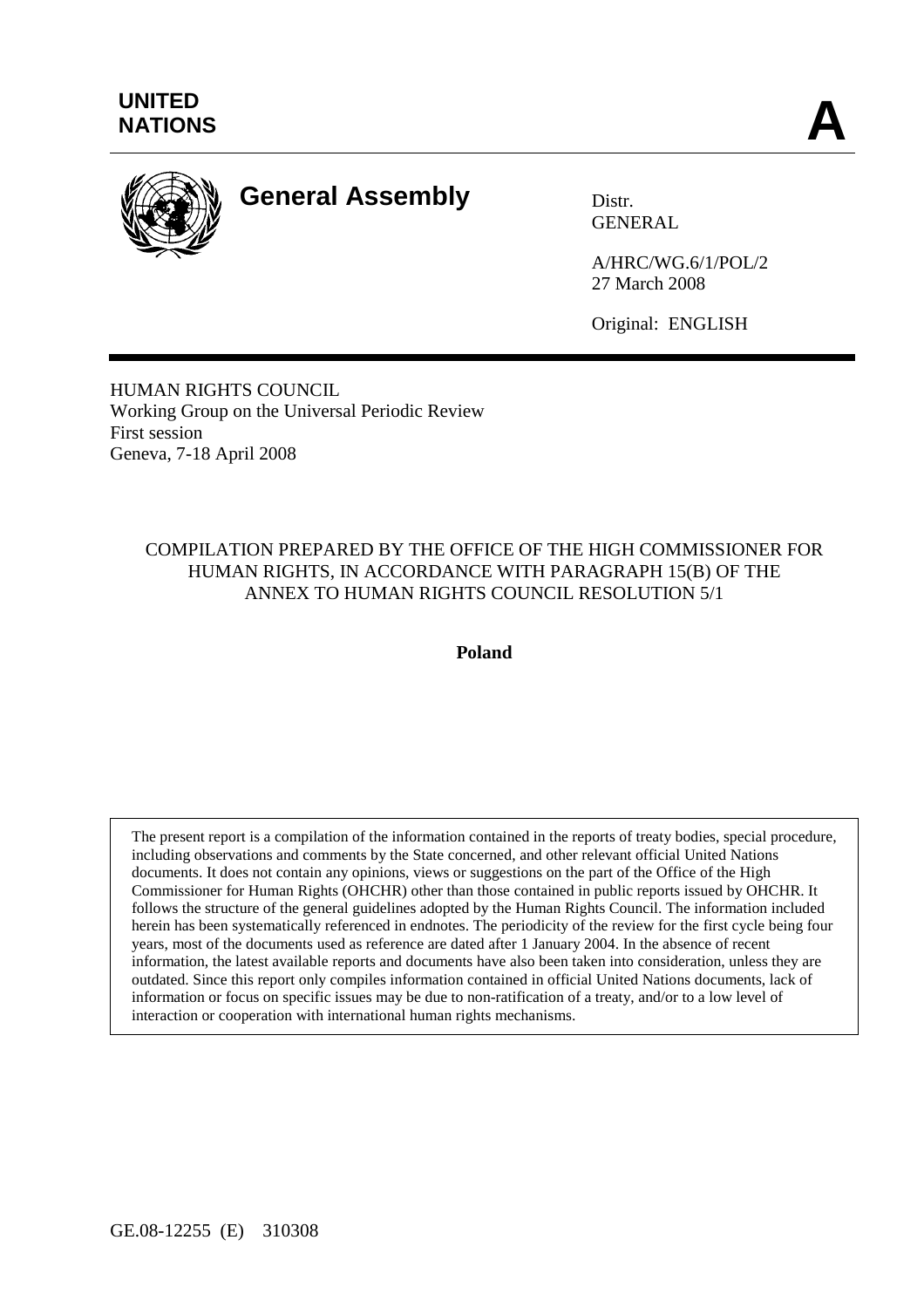#### **I. BACKGROUND AND FRAMEWORK**

#### **A. Scope of international obligations1**

|                                                                               | Date of ratification,      |                                          |                                                                                                                  |
|-------------------------------------------------------------------------------|----------------------------|------------------------------------------|------------------------------------------------------------------------------------------------------------------|
| Core universal human<br>rights treaties <sup>2</sup>                          | accession or<br>succession | Declarations/<br>reservations            | Recognition of specific competences of<br><i>treaty bodies</i>                                                   |
| <b>ICESCR</b>                                                                 | 18 Mar. 1977               | None                                     |                                                                                                                  |
| <b>ICCPR</b>                                                                  | 18 Mar. 1977               | Art. $5(2)(a)$                           | Inter-State complaints (art. 41): Yes                                                                            |
| <b>ICCPR-OP1</b>                                                              | 7 Nov./1991                | Art. $5(2)(a)$                           |                                                                                                                  |
| <b>ICERD</b>                                                                  | 5 Dec. 1968                | Arts. $17(1)$ and $18(1)$                | Individual complaints (art. 14): Yes                                                                             |
| <b>CAT</b>                                                                    | 26 July 1989               | None                                     | Inter-State complaints (art. 21): Yes<br>Individual complaints (art. 22): Yes<br>Inquiry procedure (art. 20): No |
| OP-CAT                                                                        | 14 Sept. 2005              | None                                     |                                                                                                                  |
| <b>CEDAW</b>                                                                  | 30 July 1980               | None                                     |                                                                                                                  |
| OP-CEDAW                                                                      | 22 Mar. 2004               | None                                     | Inquiry procedure (arts. 8 and 9): Yes                                                                           |
| <b>CRC</b>                                                                    | 7 June 1991                | Arts. 7, 24 (2) (f), 38 and<br>$12 - 16$ |                                                                                                                  |
| OP/CRC-AC                                                                     | 7 Apr. 2005                | None                                     |                                                                                                                  |
| OP/CRC-SC                                                                     | 4 Feb. 2005                | None                                     |                                                                                                                  |
| 2007), OP-CPD, CED.                                                           |                            |                                          | Core treaties to which Poland is not a party: ICCPR-OP2 (signature only, 2000), ICRMW, CPD (signature only,      |
| Other main relevant international instruments $3$                             |                            |                                          | Ratification, accession or succession                                                                            |
| Convention on the Prevention and Punishment of the Crime of<br>Genocide       |                            |                                          | Yes                                                                                                              |
| Rome Statute of the International Criminal Court                              |                            |                                          | Yes                                                                                                              |
| Palermo Protocol <sup>4</sup>                                                 |                            |                                          | Yes                                                                                                              |
| Refugees and stateless persons <sup>5</sup>                                   |                            | Convention                               | Yes, except the 1954 Convention and the 1961                                                                     |
| Geneva Conventions of 12 August 1949 and Additional<br>Protocols <sup>6</sup> |                            |                                          | Yes                                                                                                              |
| ILO fundamental conventions <sup>7</sup>                                      |                            |                                          | Yes                                                                                                              |
| <b>UNESCO</b> Convention against Discrimination in Education                  |                            |                                          | Yes                                                                                                              |

1. The Committee against Torture (CAT) welcomed the ratification or accession by Poland of the two OP-CRC-AC and OP-CRC-SC, OP-CEDAW and OP-CAT; the Rome Statute of the International Criminal Court; and the United Nations Convention against Transnational Organized Crime, the Palermo Protocol and the Protocol against the Smuggling of Migrants by Land, Sea and Air in 2004.**<sup>8</sup>** The Committee on the Rights of the Child (CRC) welcomed the ratification of the Convention on Protection of Children and Co-operation in Respect of Intercountry Adoption.**<sup>9</sup>** The Committee on the Elimination of Discrimination against Women (CEDAW) commended the accession to OP-CEDAW, and the Committee on the Elimination of Racial Discrimination (CERD)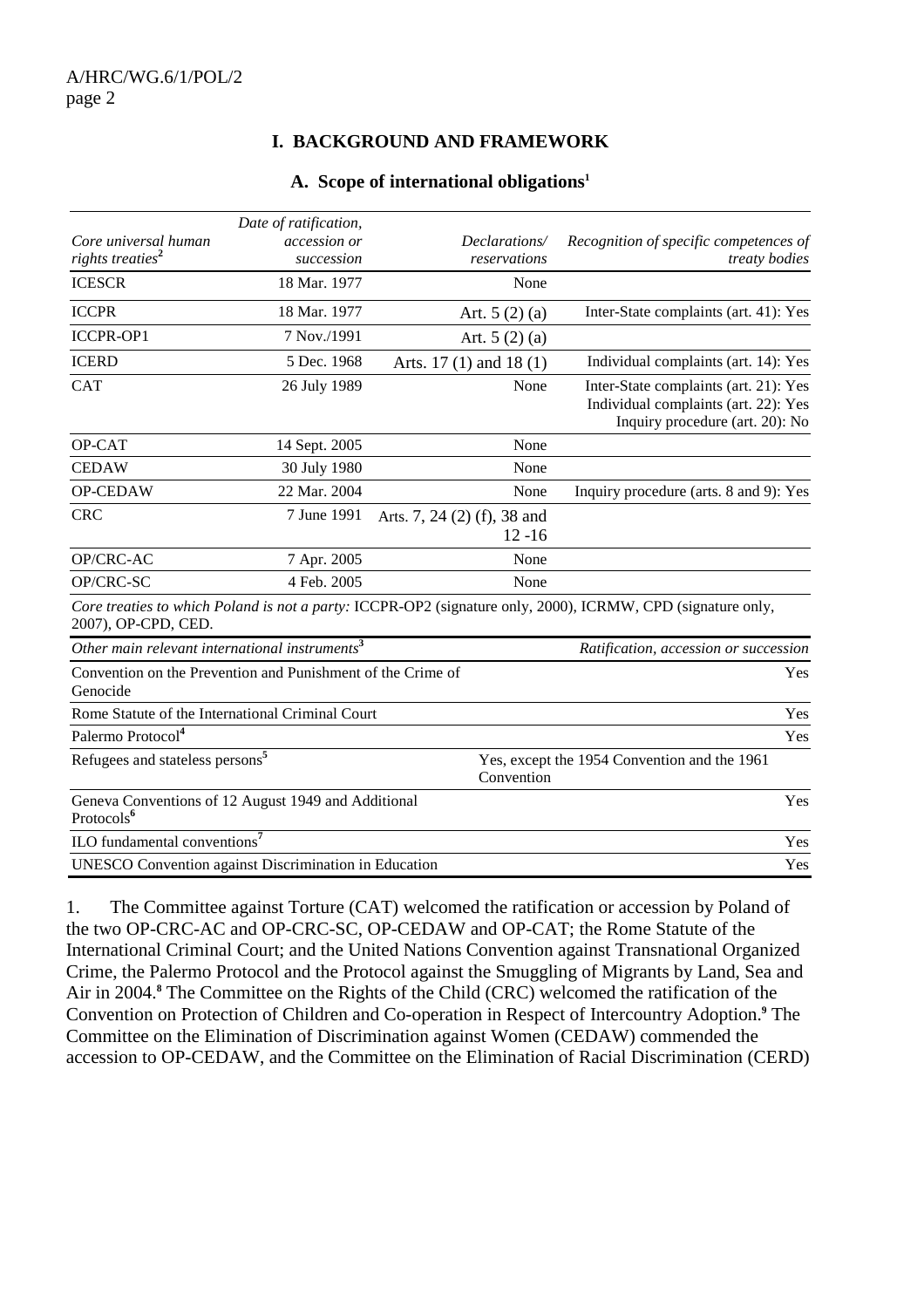welcomed the acceptance by Poland of the individual complaints procedures under the Convention.<sup>10</sup> The Human Rights Committee (HR Committee) welcomed the commitment to ratify ICCPR-OP2.**<sup>11</sup>** In 2007, CEDAW recommended that Poland ratify ICRMW.**<sup>12</sup>** CERD welcomed the withdrawal of the reservation to article 22 of the Convention**<sup>13</sup>** and CRC welcomed the information that in 2001 Poland resumed the process of considering the withdrawal of reservations and declarations to the Convention.**<sup>14</sup>** Poland reiterated this in 2006, in its pledges and commitments to the Human Rights Council.**<sup>15</sup>**

#### **B. Constitutional and legislative framework**

2. In 2002, CRC encouraged Poland to take all necessary measures to ensure that its domestic legislation conforms fully with the principles and provisions of the Convention, in particular in the area of juvenile justice, unaccompanied asylum-seekers and sexual exploitation of children.**<sup>16</sup>** This was also highlighted by UNHCR.**<sup>17</sup>** In 2003, CERD welcomed the direct applicability of the Convention in domestic law**<sup>18</sup>** and, in 2007, CAT regretted that Poland had not changed its position not to incorporate the Convention into Polish law.**<sup>19</sup>** CAT noted with appreciation the adoption of new laws ensuring better protection of human rights,**<sup>20</sup>** and in 2002, the Committee on Economic, Social and Cultural Rights (CESCR) welcomed the adoption in 1997 of the Charter of Disabled Persons' Rights.**<sup>21</sup>**

3. In 2004, the Human Rights Committee (HR Committee) welcomed Poland's commitment to respect the rights recognized in the Covenant<sup>22</sup> and the recent passage of legislation making provision for complaints against the violation of the right of a party in judicial proceedings to have his or her case examined without undue delay.**<sup>23</sup>** In 2007, CEDAW commended the recent adoption of a number of laws aimed at eliminating discrimination against women and welcomed the amendments to the Labour Code ensuring equal treatment of women and men; the Social Welfare Act of 2004; the Law on Combating Domestic Violence of 2005; and amendments to the Law on Aliens and on Protecting Aliens in the Territory of the Republic of Poland to enhance protection for trafficked persons.**<sup>24</sup>** CAT noted with appreciation the adoption, in January 2005, of the Law on National and Ethnic Minorities and on Regional Languages<sup>25</sup> and CESCR welcomed a series of legislative measures.**<sup>26</sup>**

#### **C. Institutional and human rights structure**

4. In 2002 and 2003, CRC and CERD noted, and CESCR welcomed, the establishment in November 2001 of the Government Plenipotentiary for Equal Gender Status with responsibility for promoting the principle of equality between men and women and combating discrimination based on race, ethnic origin, religion or belief, age and sexual orientation in Government legislation and policies.**<sup>27</sup>** In 2007, however, CEDAW expressed concern at the abolition of the Plenipotentiary and that the new location of the national machinery in the Department for Women, Family and Counteracting Discrimination at the Ministry of Labour and Social Policy may result in low priority and insufficient focus being given to the specific nature of discrimination against women.**<sup>28</sup>** CEDAW recommended that Poland ensure that the necessary visibility and attention is given to the promotion of gender equality.**<sup>29</sup>** In 2002, CRC welcomed the establishment in 2000 of the Office of the Ombudsman for Children.**<sup>30</sup>** The Office of the Commissioner for Civil Rights Protection, which is the national human rights institution, was established by act in 1987 and entrenched the same year in the Constitution. The Office was accredited in 1999 with "A" status, which was renewed in October 2007.**31**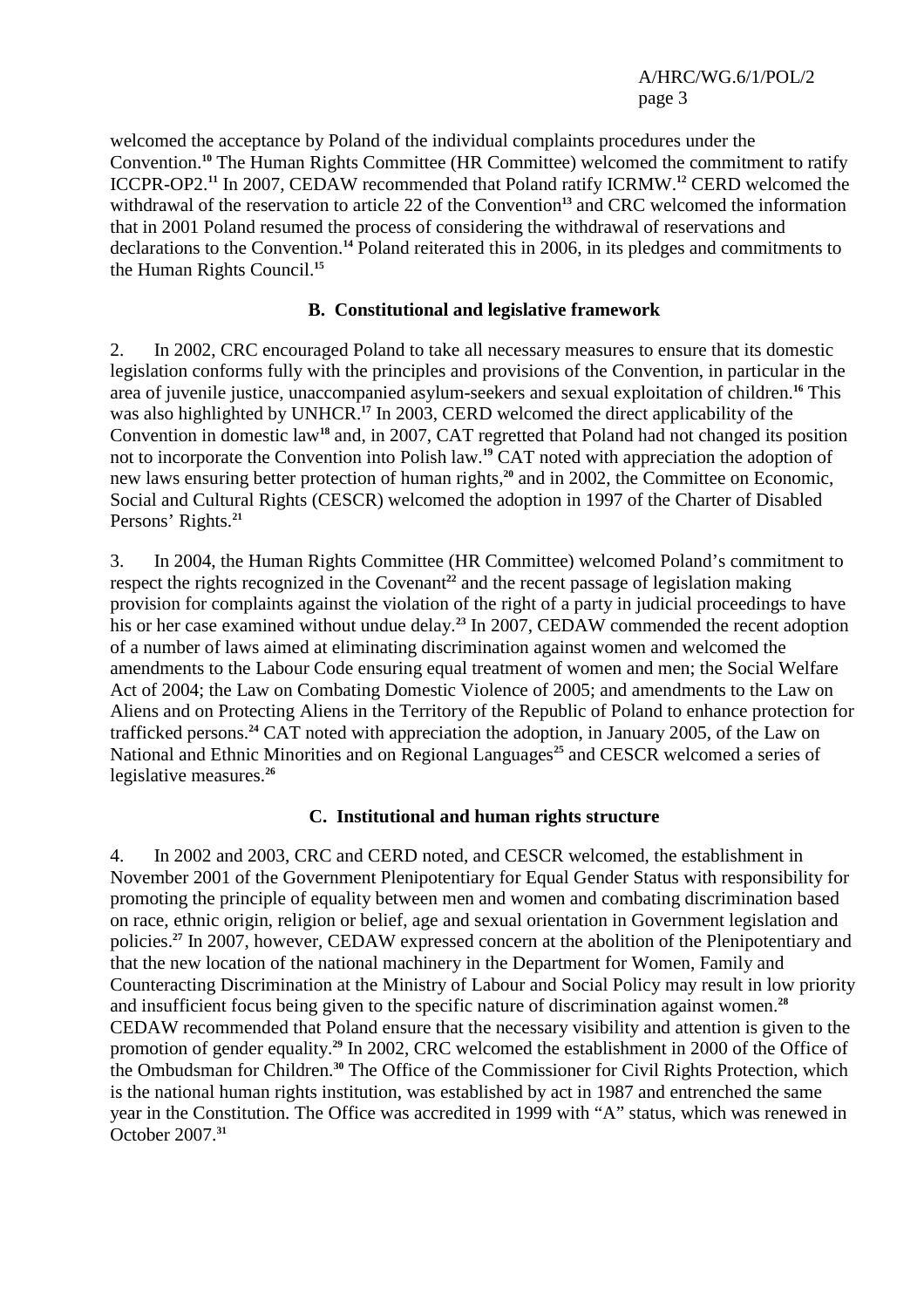#### **D. Policy measures**

5. In 2007, CAT noted with appreciation the establishment in 2003 of the National Programme for the Prevention of Racial Discrimination, Xenophobia and Related Intolerance and the National Programme for Crime Victims in February 2006.**<sup>32</sup>** While CEDAW commended Poland on the National Programme to Combat and Prevent Trafficking in Human Beings for 2005-2006, and the forthcoming programme for 2007-2008,**<sup>33</sup>** it regretted that insufficient information had been provided on results achieved in the implementation of the National Action Plan for Women for 2003-2005.**<sup>34</sup>** In 2007, CEDAW invited Poland to adopt a comprehensive national action plan for gender equality with sufficient resources, in consultation with women's non-governmental organizations,**<sup>35</sup>** while in 2002, CESCR recommended that Poland formulate and implement a comprehensive national plan of action for the promotion and protection of human rights.**<sup>36</sup>** CEDAW commended Poland on the ongoing implementation of a number of policies and programmes aimed at overcoming de facto discrimination against women, notably through enhancement of women's equal opportunities in the labour market, the National Programme to Counteract Domestic Violence and the European Union Daphne III programme to combat violence against children, young people and women.**<sup>37</sup>** Furthermore, CAT, CERD, CESCR and CRC welcomed human rights education measures undertaken by Poland and recommended that further measures be taken to increase public awareness of the provisions of the international instruments and of the possibility of invoking them before the courts.**<sup>38</sup>**

#### **II. PROMOTION AND PROTECTION OF HUMAN RIGHTS ON THE GROUND**

| Treaty body <sup>39</sup> | Latest report<br>submitted and<br>considered | Latest<br>concluding<br>observations | <i>Follow-up</i><br>response | Reporting status                                                     |
|---------------------------|----------------------------------------------|--------------------------------------|------------------------------|----------------------------------------------------------------------|
| <b>CESCR</b>              | 2001                                         | Dec. 2002                            |                              | Fifth report submitted in 2007                                       |
| <b>HR</b> Committee       | 2004                                         | Nov. 2004                            | 31 Aug. and<br>26 Nov. 2006  | Sixth report due in 2008                                             |
| <b>CERD</b>               | 2001                                         | Mar. 2003                            |                              | Seventeenth, eighteenth and nineteenth reports<br>overdue since 2006 |
| <b>CAT</b>                | 2004                                         |                                      | May 2007 Due in May 2008     | Sixth report due in 2011                                             |
| <b>CEDAW</b>              | 2004                                         | Jan. 2007                            |                              | Seventh and eighth reports due in 2008                               |
| <b>CRC</b>                | 1999                                         | Oct. 2002                            |                              | Third and fourth reports due in 2007                                 |
| CRC-OP-AC                 |                                              |                                      |                              | Initial report due in 2007                                           |
| CRC-OP-SC                 |                                              |                                      |                              | Initial report due in 2007                                           |

#### **A. Cooperation with human rights mechanisms**

## **1. Cooperation with treaty bodies**

6. Concerning the individual complaints procedure, while the HR Committee noted the consideration given by Poland to improving methods for the implementation of the Committee's Views, it observed that no consistent procedure is yet in place and recommended that Poland ensure that all views issued by it under the Optional Protocol are complied with and that appropriate mechanisms are available for this purpose.**<sup>40</sup>**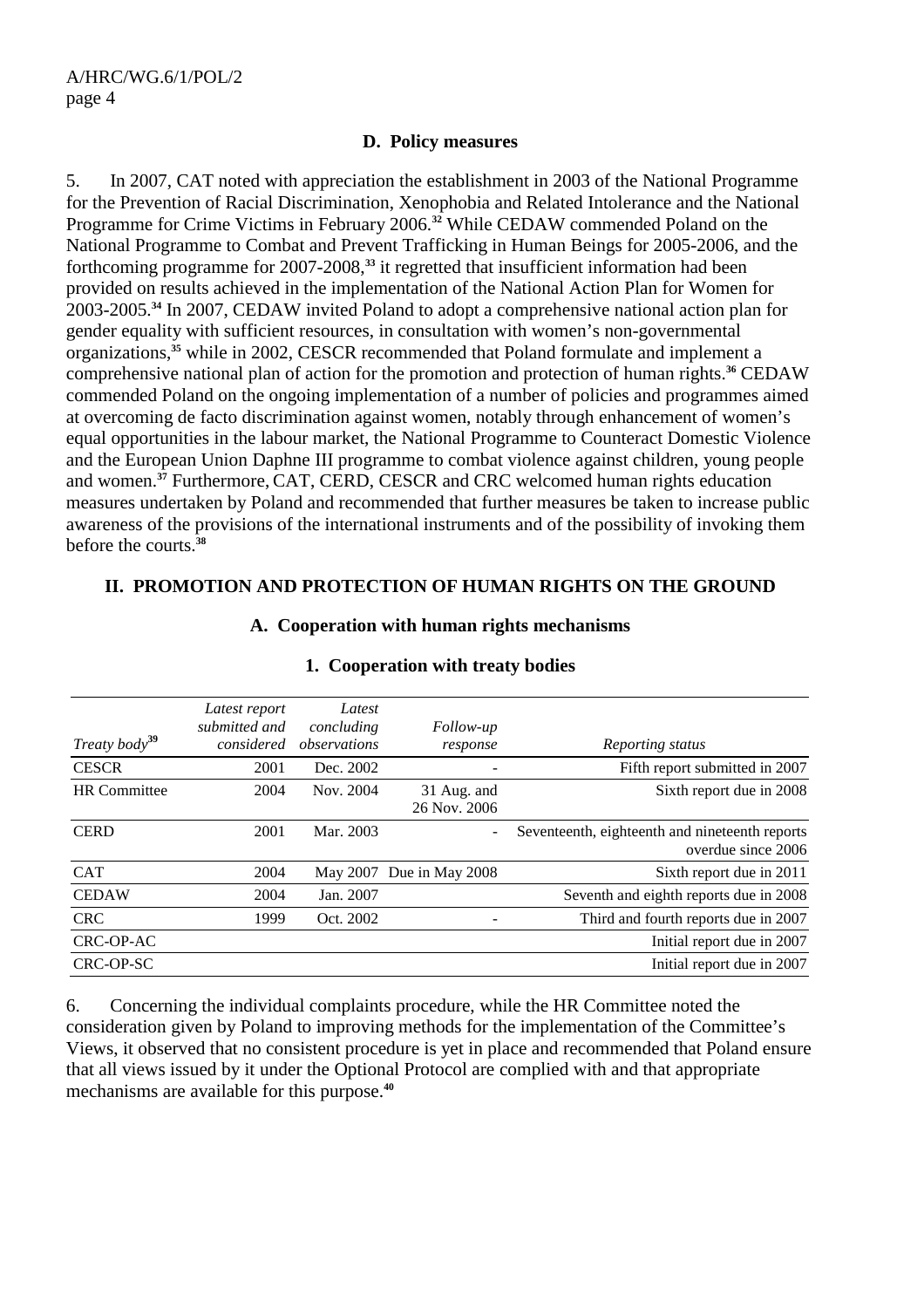| Standing invitation                                             | Yes                                                                                                                                                                                                                                                                                                                                         |
|-----------------------------------------------------------------|---------------------------------------------------------------------------------------------------------------------------------------------------------------------------------------------------------------------------------------------------------------------------------------------------------------------------------------------|
| Latest visits or mission reports                                | None                                                                                                                                                                                                                                                                                                                                        |
| Visits agreed upon in principle                                 | None                                                                                                                                                                                                                                                                                                                                        |
| Visits requested and not yet agreed upon                        | None                                                                                                                                                                                                                                                                                                                                        |
| Follow-up to visits                                             |                                                                                                                                                                                                                                                                                                                                             |
| Facilitation/cooperation during missions -                      |                                                                                                                                                                                                                                                                                                                                             |
| Responses to letters of allegation and<br>urgent appeals        | Between 1 January 2004 and 31 December 2007, 10 communications<br>(letters of allegation and urgent appeals) were sent to the Government. In<br>addition to particular groups, these communications concerned nine<br>individuals, including two women. In the same period, Poland replied to<br>seven of the communications (70 per cent). |
| Responses to questionnaires on thematic<br>issues <sup>41</sup> | Poland responded to 2 of the 12 questionnaires sent by special procedures<br>mandate holders <sup>42</sup> between 1 January 2004 and 31 December 2007, within<br>the deadlines. <sup>43</sup>                                                                                                                                              |

### **2. Cooperation with special procedures**

#### **3. Cooperation with the Office of the High Commissioner for Human Rights**

7. In 2006, Poland hosted a major international conference on anti-corruption measures, good governance and human rights. Poland regularly makes voluntary contributions to support the work of the Office.

#### **B. Implementation of international human rights obligations**

#### **1. Equality and non-discrimination**

8. In 2007, concerns were expressed by CEDAW at the lack of a definition of discrimination against women in compliance with article 1 of the Convention. Concern about repeated rejection by the Parliament, most recently in June 2005, of a comprehensive law on gender equality was stressed and CEDAW urged Poland to enact such legislation with an effective monitoring mechanism.**<sup>44</sup>** The HR Committee regretted that a general non-discrimination provision covering all appropriate grounds has not yet been introduced into national legislation and recommended that Poland broaden the scope of its non-discrimination law.**<sup>45</sup>** In 2003, CERD reminded Poland of its obligation under article 4 of the Convention to prohibit all organizations and activities, including those of the mass media, which promote and incite racial discrimination. It suggested strengthening its efforts to implement existing legislation.**<sup>46</sup>**

9. In 2002, CRC noted with concern that the principle of non-discrimination was not adequately implemented with respect to certain vulnerable groups of children, including Roma and other ethnic minorities, children living in institutions, children with disabilities, children of poor families and children with HIV/AIDS. CRC was also concerned about their limited access to adequate health, education and other social services and about reports of racially motivated violence in which police failed to protect the victims. It recommended that Poland increase its efforts to ensure the implementation of existing laws guaranteeing the principle of non-discrimination.**<sup>47</sup>**

10. In 2007, CEDAW was concerned about the persistence of deep-rooted prejudice and stereotypical attitudes against women and urged Poland to intensify its efforts to overcome those stereotypes.**<sup>48</sup>** Both CEDAW and the HR Committee were concerned about continued underrepresentation of women in public and political life and in decision-making positions.**<sup>49</sup>** CEDAW encouraged Poland to take sustained measures to accelerate women's full and equal participation in elected and appointed positions.**50**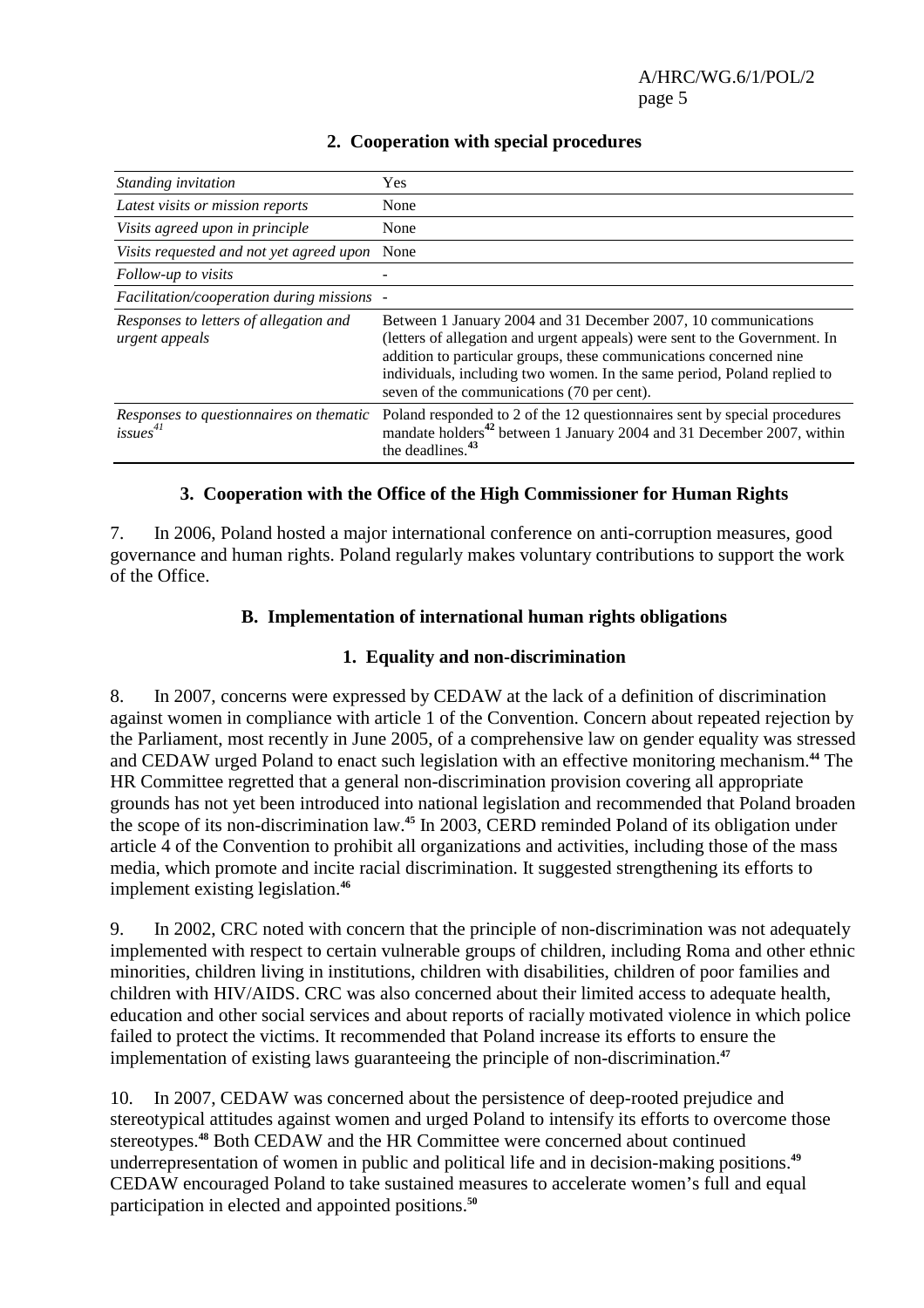11. The HR Committee in 2004 and CAT in 2007 noted with concern alleged recent manifestations of hate speech and intolerance against homosexuals and lesbians. They recommended that such discrimination be specifically prohibited in Polish law and that appropriate training be provided to law enforcement and judicial officials in order to sensitize them to the rights of sexual minorities.**<sup>51</sup>** Furthermore, CESCR in 2002, CERD in 2003 and CAT in 2007 were concerned about xenophobic manifestations and acts of violence against certain minorities, in particular Jews and Roma.**<sup>52</sup>** CERD was also concerned about reports of racially motivated harassment and discrimination against persons of African and Asian origin, which have not been properly investigated.<sup>53</sup> The three committees recommended that Poland intensify its efforts to combat and punish all such cases.**<sup>54</sup>** CERD further recommended that law enforcement bodies be given adequate training and instructions on how to address complaints of racially motivated crimes and that similar training be provided to the judiciary.**<sup>55</sup>**

12. While taking note of the draft law on national and ethnic minorities and on regional languages, the HR Committee in 2004 was concerned that current legislation does not allow linguistic minorities to use their own languages when dealing with administrative authorities in areas where their numbers warrant this. It therefore recommended that Poland ensure that new legislation on minorities is in full compliance with article 27 of the Covenant.**<sup>56</sup>**

13. The HR Committee noted with concern that incidents of desecration of Catholic and Jewish cemeteries and acts of anti-Semitism have not always been properly investigated and the perpetrators punished. It recommended that Poland intensify efforts to combat and punish all such incidents. It also recommended that law enforcement bodies and the judiciary be properly trained and instructed on how to address such complaints.**<sup>57</sup>**

#### **2. Right to life, liberty and security of the person**

14. In 2007, CAT reiterated its concerns about the absence of a specific offence of torture consistent with the Convention and requested Poland to enact a specific offence of torture in its Criminal Code.**<sup>58</sup>** CAT was concerned about reports on the excessive use of force by law enforcement officials in May 2004 and the use of penetrating ammunition "by error". The Committee recommended ensuring prompt, impartial and effective investigations into all complaints or allegations of misconduct. It further stated that Poland should try the alleged perpetrators of acts of abuse and adequately compensate the victims in order to eliminate the de facto impunity for law enforcement personnel.**<sup>59</sup>**

15. In 2005, the Special Rapporteur on the question of torture notified Poland that he had received allegations concerning a young man's arrest and detention for 48 hours by the police, during which he was reportedly beaten and sustained injuries.**<sup>60</sup>** In its reply Poland reported that the prosecutor affirmed that the investigation had been dismissed, stating that the police action in the course of the arrest cannot be considered torture or other cruel, inhuman or degrading treatment or punishment.**<sup>61</sup>**

16. On the issue of arbitrary detention in psychiatric institutions, an individual communication was sent to the HR Committee (case No. 1061/2002) on 19 August 1999, in which the Committee concluded that there had been a violation of article 9 of ICCPR.**<sup>62</sup>** In 2007, the Committee decided that the case had been settled when the author accepted a remedy which was considered as satisfactory.**63**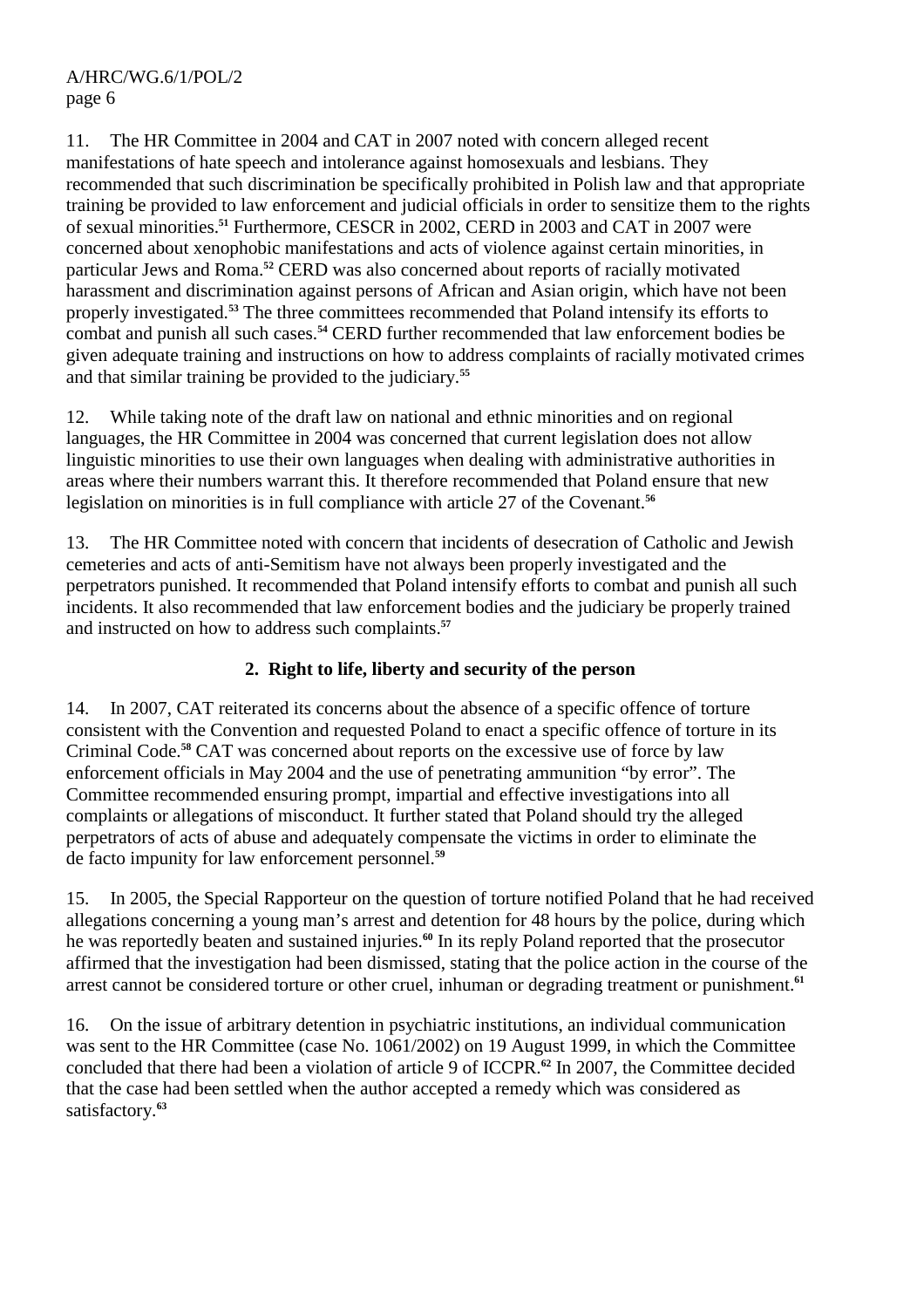17. While acknowledging the efforts made by Poland to deal with the issue of overcrowding in prisons, CAT in 2007 and the HR Committee in 2004 were concerned that the conditions of detention are still not in conformity with minimum international standards.**<sup>64</sup>** The HR Committee recommended that Poland take appropriate measures and that alternative forms of punishment be sought more frequently.**<sup>65</sup>** CAT noted with concern the regime and material conditions of detention in transit zones or deportation detention centres and recommended that Poland review these conditions and ensure that they are in conformity with minimum international standards.**<sup>66</sup>** CAT expressed concern at the length of pre-trial detention, which can last up to two years, and at the absence in the legislation of a time limit for pre-trial detention upon the commencement of the court proceedings.It recommended that Poland ensure that its pre-trial detention policy meets international standards and is only used as an exceptional measure for a limited period of time.**<sup>67</sup>** CAT and the HR Committee recommended that Poland consider using alternative measures in order to reduce the number of persons in pre-trial detention.**<sup>68</sup>** CAT further noted with concern the absence of specific laws regarding the detention of aliens after the deadline for their expulsion. It recommended that Poland ensure that the detention of aliens in transit zones is not excessively protracted and that, if the detention is to be extended beyond a few days, the decision is taken by a court.**<sup>69</sup>**

18. In 2007, CAT expressed concern at the persistent allegations of the involvement of Poland in extraordinary renditions in the context of the fight against international terrorism and at allegations regarding the existence in the territory of Poland of secret detention facilities for aliens suspected of terrorist activities. While noting that Poland rejected those allegations, it recommended that Poland apply the non-refoulement guarantee to all detainees in its custody, take all the necessary measures to avoid and prevent the rendition of suspects to States where they may face a real risk of torture and ensure that suspects have the possibility to challenge decisions of refoulement.**<sup>70</sup>** CAT also urged Poland to share information about the scope, methodology and conclusions of the inquiry into allegations of the existence in the territory of secret detentions facilities for aliens suspected of terrorist activities conducted by the Polish Parliament.**<sup>71</sup>**

19. While CAT acknowledged the progress made by Poland in decreasing the number of cases of abuse of conscripts in the army, it remained concerned at the large number of cases that continue to be reported. It recommended that Poland eradicate hazing in the armed forces, continue implementing measures of prevention, ensure prompt, impartial and effective investigation and prosecution of such abuses, and report publicly on the results of any such prosecutions. CAT further recommended that Poland guarantee the rehabilitation of victims, including appropriate medical and psychological assistance.**<sup>72</sup>**

20. On the issue of domestic violence, CEDAW in 2007 expressed concerns about remaining gaps in the 2005 Law on Combating Domestic Violence and the perception of domestic violence as a gender-neutral phenomenon.**<sup>73</sup>** In 2002, CESCR expressed concerns about the high number of reported cases of domestic violence**<sup>74</sup>** and both CEDAW and the HR Committee were concerned about insufficient services for victims, including immediate eviction of the perpetrator, free legal aid, and the number of shelters available, as well as about inadequate training for law enforcement officers.**<sup>75</sup>** CEDAW, the HR Committee and CESCR recommended that law enforcement officers be properly trained and that appropriate measures be taken to address domestic violence cases.**<sup>76</sup>** In 2007, CEDAW further recommended that Poland conduct awareness-raising campaigns to combat violence against women and undertake research into the root causes of such violence.**<sup>77</sup>** In 2002, CRC was concerned that child abuse and violence in the home and in schools remain a problem in Poland. CRC was further concerned that corporal punishment is widely practised in the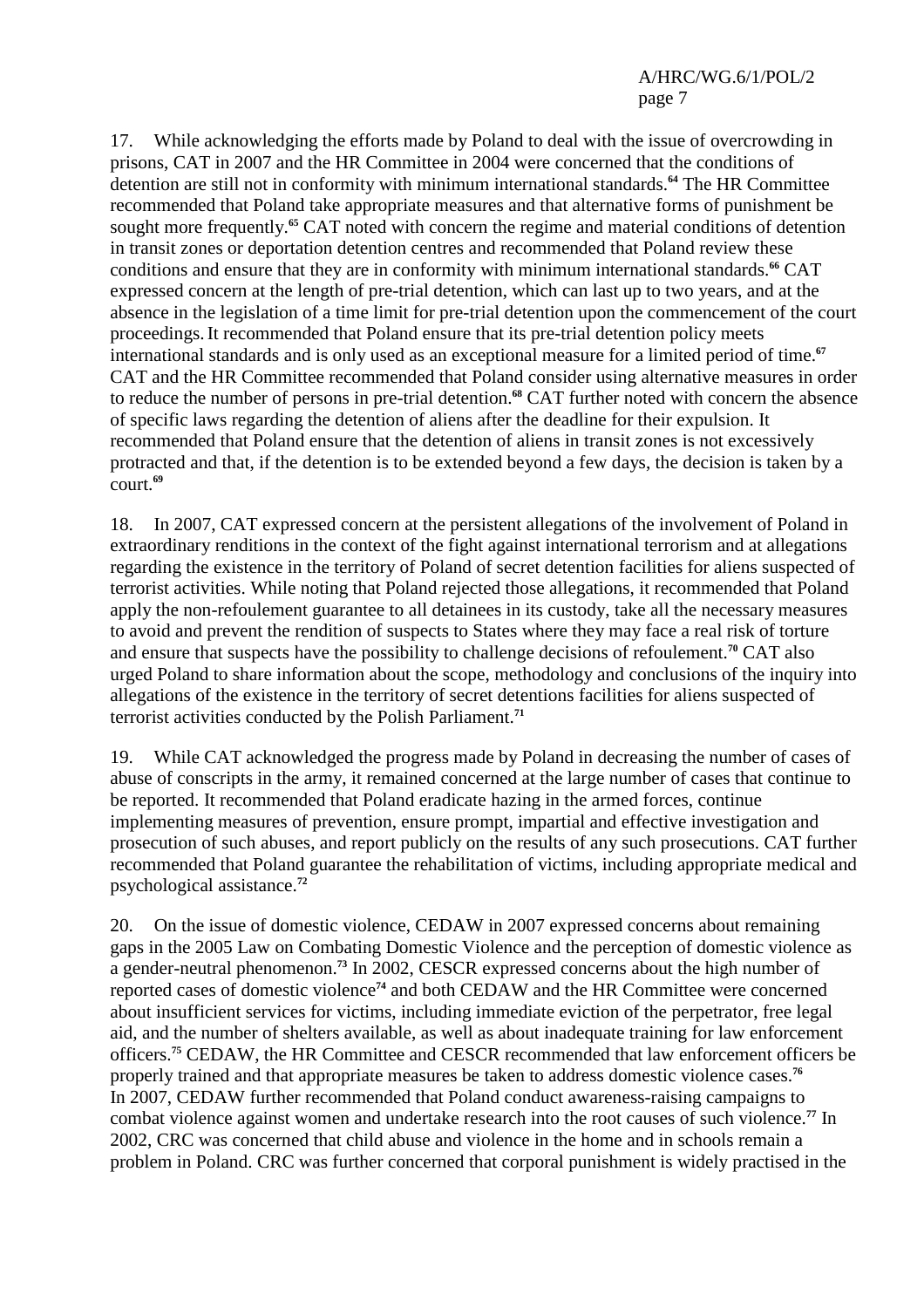home, in schools and other institutions, such as prisons, and in alternative care contexts.**<sup>78</sup>** CRC recommended that Poland expressly prohibit corporal punishment and carry out public education campaigns in that regard. Also, in 2007, CAT and CEDAW were concerned about the absence of a definition of trafficking in human beings in the Polish Criminal Code.**<sup>79</sup>** In 2002, CESCR was also concerned about the rising incidence of trafficking in women for the purpose of sexual exploitation and recommended that Poland take effective measures to combat such trafficking, inter alia, by ensuring that those responsible are prosecuted.**<sup>80</sup>** In 2002, CRC was also concerned that Poland continues to be a country of origin, destination and transit for children trafficked for sexual exploitation and recommended that it develop a national plan of action on commercial sexual exploitation of children and ensure protection, access to appropriate recovery, reintegration programmes and services for victims.**<sup>81</sup>**

#### **3. Administration of justice and the rule of law**

21. In 2007, concerns were expressed by CAT regarding restrictions that might be imposed on fundamental legal safeguards for persons detained by the police and recommended that Poland ensure the respect of such safeguards, particularly the right to access a lawyer and to consult with him/her in private, from the very outset of the detention, including during the stages of the preliminary investigation.**<sup>82</sup>** In 2004, the HR Committee regretted the lack of an appropriate system of legal aid available at all times.**<sup>83</sup>** CAT also regretted the delay in the submission of the draft law on access to free legal aid to Parliament and recommended that Poland expedite this.**<sup>84</sup>**

22. In 2002, CRC was concerned that there is no clear minimum age of criminal responsibility and that, in some cases, children as young as 10 years of age can be sentenced to educational measures. It recommended that Poland establish 13 years as the minimum age for criminal responsibility in all cases, below which children cannot be sentenced to either correctional or educational measures.**<sup>85</sup>** CRC was also concerned at the large number of juveniles spending extensive periods of time in emergency blocks either as a pre-trial detention measure or as punishment for their actions in the juvenile reform centres. In addition, it was concerned that not all juvenile detention centres guarantee the child's right to maintain contact with his or her family or provide adequate living standards. It thus recommended that Poland ensure the full implementation of juvenile justice standards, enforce the regulations allowing a maximum stay of three months in emergency blocks and use deprivation of liberty only as a measure of last resort, and protect the rights of children deprived of their liberty, including those pertaining to conditions of detention.**<sup>86</sup>**

#### **4. Right to privacy, marriage and family life**

23. Concerns were raised in 2002 by CRC about the large number of children living in institutions, a significant proportion of whom are "social" rather than natural orphans. It recommended that Poland ensure the periodic review of placement of children in institutions.**<sup>87</sup>**

#### **5. Freedom of expression, association and peaceful assembly**

24. In 2006, the Special Rapporteur on the promotion and protection of the right to freedom of opinion and expression sent communications regarding alleged arbitrary arrest, prolonged pre-trial detention and lengthy judicial proceedings against journalists. He referred to cases where criminal proceedings have been kept pending, journalistic materials were sealed and court appeals were dismissed as groundless.**88** In one instance, a journalist was charged for assaulting a police officer, a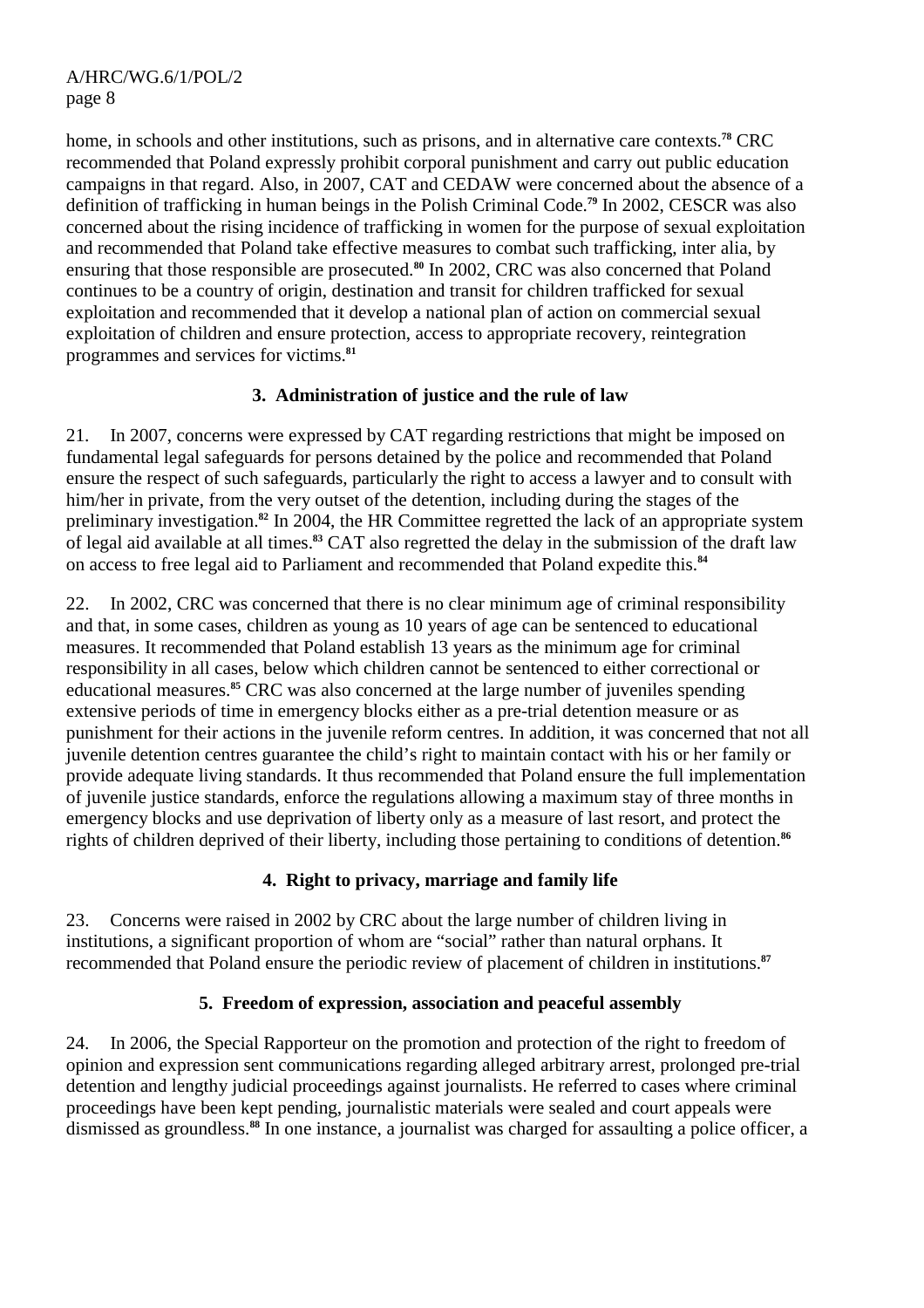crime that carries a sentence of up to 10 years' imprisonment, based on the evidence provided by a police officer the journalist claimed not to recognize.**<sup>89</sup>** Furthermore, the Special Representative of the Secretary-General on the situation of human rights defenders inquired about the steps taken for the implementation of the Declaration on Human Rights Defenders**<sup>90</sup>** and expressed her continued concern about the reported harassment of human rights defenders campaigning for equality and against discrimination based on perceived sexual orientation.**<sup>91</sup>** She also expressed concern about bans imposed by officials on marches organized by women's rights organizations and lesbian, gay, bisexual and transgender organizations, and noted that in one case the police roughly handled some of the protestors and arrested and interrogated over 65 persons.**<sup>92</sup>**

25. In 2007, the Special Rapporteur on the right to education and the Special Representative of the Secretary-General on the situation of human rights defenders sent a joint communication concerning the dismissal of the director of a training centre by the Minister for Education. Concerns were expressed that this dismissal may represent a form of punishment for his role in the publication and dissemination of a Council of Europe handbook that promotes universal human rights and respect for diversity.**<sup>93</sup>** Poland replied that the content of the manual is not suitable for teaching and that it is contradictory to the Constitution of Poland, which defines marriage as a "union of a man and a woman". In another case, the Special Representative sent an urgent communication concerning threats and acts of intimidation against a member of the Campaign against Homophobia.**<sup>94</sup>**

26. Following a communication sent by the Special Representative together with the Special Rapporteur on contemporary forms of racism, racial discrimination, xenophobia and related intolerance concerning the Krakow March for Tolerance, a peaceful march organized by the Campaign against Homophobia,**<sup>95</sup>** Poland reported that the high court decisions banning the marches were quashed in appeal proceedings.

#### **6. Right to work and to just and favourable condition of work**

27. CESCR, the HR Committee and CEDAW noted that the Labour Code has been amended to include a non-discrimination clause relating to employment and recommended that definitions of direct and indirect discrimination be provided.**<sup>96</sup>**

28. In 2002, CESCR expressed concern at the high level of unemployment that particularly affects rural areas as a result of the restructuring of the public sector in the field of agriculture.**<sup>97</sup>** In 2007, CEDAW commended Poland on the adoption of a number of policies and programmes aimed at overcoming de facto discrimination against women and enhancing women's equal opportunities in the labour market, but remained concerned about the situation of women in the labour market.**<sup>98</sup>** Both CEDAW and CESCR were concerned about different retirement ages for men and women, which in practice results in lower pensions for women.**<sup>99</sup>** CEDAW was also concerned about women's higher unemployment rates and the concentration of women in low-paid sectors of public employment.**<sup>100</sup>** CESCR in 2002, the HR Committee in 2004 and CEDAW in 2007 were also concerned about the disparities in remuneration between men and women and recommended that Poland ensure equal treatment of men and women at all levels of public service.**<sup>101</sup>** They also urged it to strengthen its efforts aimed at ensuring equal opportunities and equal conditions of work for women and men in the labour market.**102**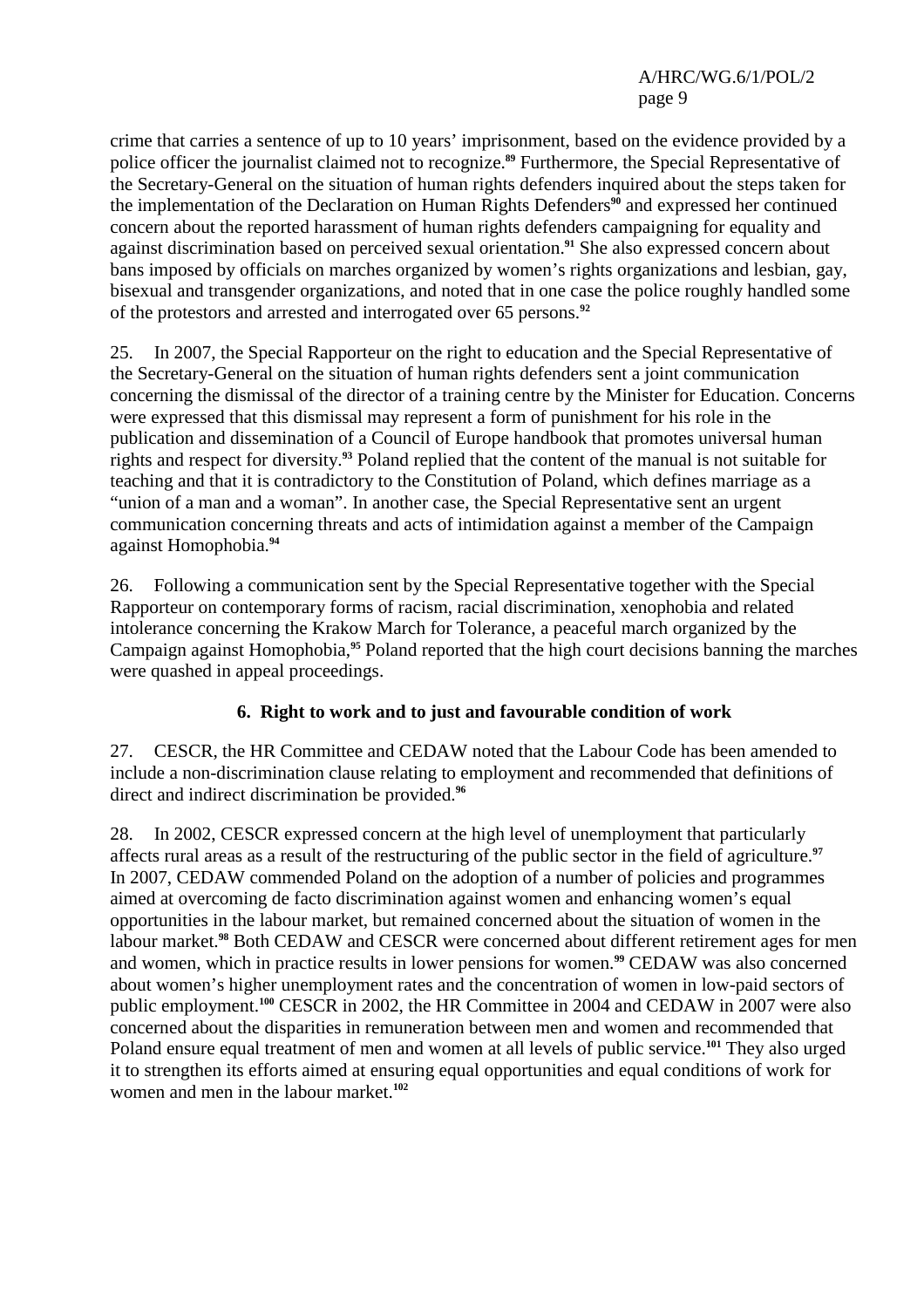#### **7. Right to social security and to an adequate standard of living**

29. In 2002, CESCR expressed concern that the minimum wage in Poland is insufficient to provide a worker and his/her family with a decent standard of living and recommended that Poland regularly evaluate and adjust the minimum wage on the basis of the cost of living.**<sup>103</sup>** While noting measures taken to improve the conditions of the Roma community, CRC in 2002 and the HR Committee in 2004 expressed concerns that Roma continue to suffer prejudice and discrimination, in particular with regard to access to health services, social assistance, education and employment.**<sup>104</sup>** CESCR urged Poland to adopt a comprehensive programme to address the obstacles to the advancement of the Roma population, including measures to ensure effective remedy for cases of discrimination against Roma in employment, housing and health care.**<sup>105</sup>**

30. In 2007, CEDAW expressed concern that, as a result of the restructuring of the health sector, there has been a decrease in the number of clinics and health services available to women, in particular in rural areas.**<sup>106</sup>** Also, in 2002, CESCR was concerned that family planning services are not provided in the public health-care system and that women have no access to affordable contraception.**<sup>107</sup>** Furthermore, deep concerns were expressed by both CESCR in 2002 and the HR Committee in 2004 about the restrictive abortion laws which have resulted in a large number of women risking their life and health by resorting to clandestine abortionists.**<sup>108</sup>** The HR Committee was further concerned about the unavailability of abortion in practice even when the law permits it, for example in cases of pregnancy resulting from rape, and by the lack of information on the use of the conscientious objection clause by medical practitioners who refuse to carry out legal abortions. It further regretted the lack of information on the extent of illegal abortions and their consequences for the women concerned.**<sup>109</sup>** Both CEDAW in 2007 and CESCR in 2002 urged Poland to take concrete measures to enhance women's access to health care, in particular to sexual and reproductive health services.**<sup>110</sup>** CEDAW, the HR Committee and CESCR requested Poland to strengthen measures aimed at the prevention of unwanted pregnancies, including by making a comprehensive range of contraceptives widely available at an affordable price and by increasing knowledge and awareness about different methods of family planning.**<sup>111</sup>** The HR Committee also recommended that Poland liberalize its legislation and practice on abortion.**<sup>112</sup>**

31. UN-Habitat noted that the Act on financial support to families purchasing their own flat is being implemented in order to satisfy the growing housing needs of families. Problems of the homeless and people with the lowest income are being addressed in the Act on the financial support of housing for the poorest (continuation of the pilot programme 2004-2006) and the related Programme for counteracting social exclusion of the homeless and people at risk of homelessness.**<sup>113</sup>** The Programme for the Roma Community in Poland (2003-2014) aims at improving the situation of the Roma community and includes investments in infrastructure for Roma housing. Progress remains relatively slow and does not fully satisfy existing needs.**<sup>114</sup>** UN-Habitat also noted that inadequate housing conditions affect about 6.5 million Poles (out of 38 million) and that the cost of real estate has risen rapidly: land and housing are becoming less affordable for the average citizen. Also, limited access to credit for middle- and low-income households and an insufficient stock of social housing are also a problem. According to UN-Habitat, some ethnic and national minorities live in low-quality dwellings that are often overcrowded and lack basic facilities, or in illegally erected buildings that are physically isolated. It also noted that there is a growing number of homeless people.**115**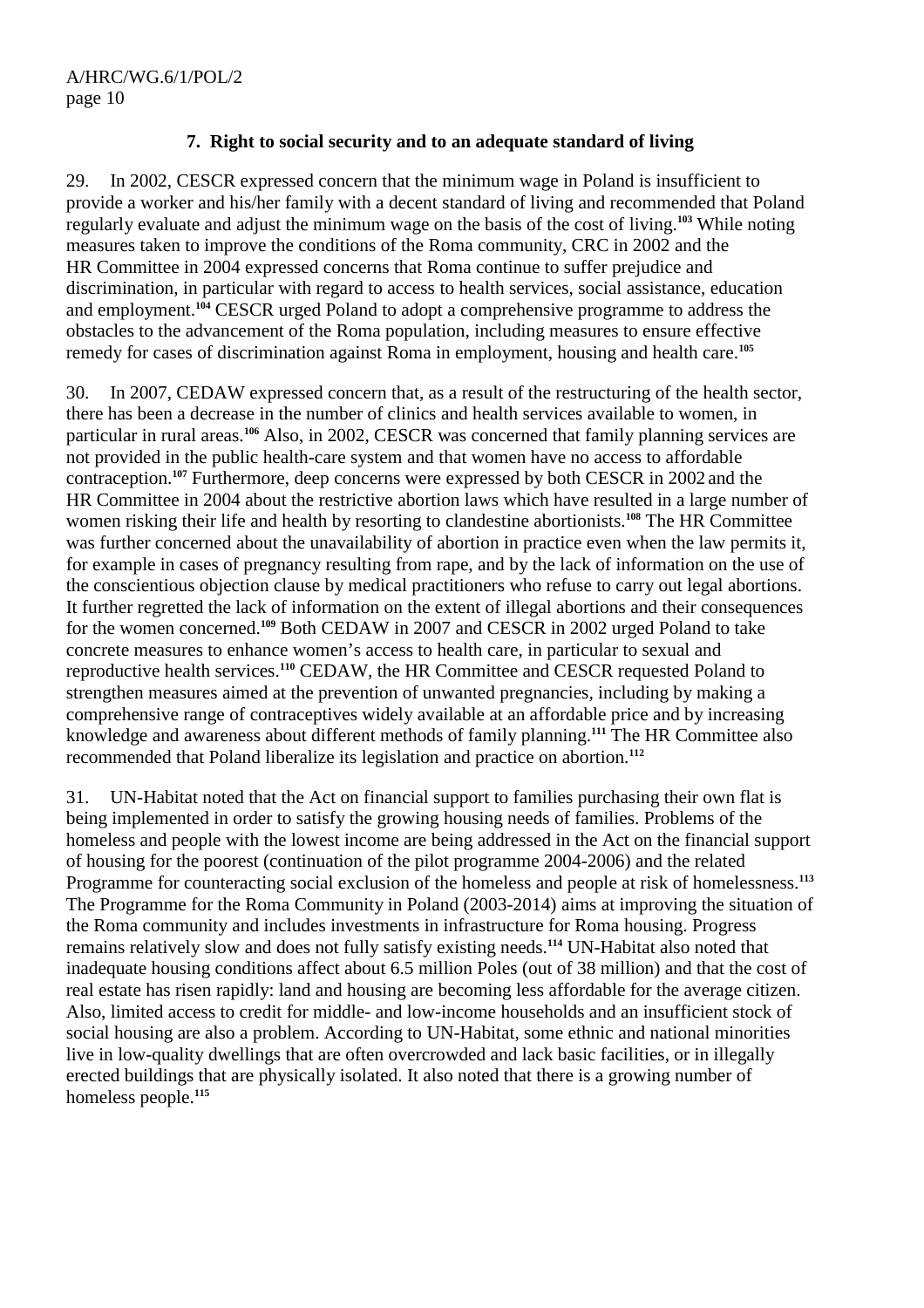#### **8. Right to education and to participate in the cultural life of the community**

32. In 2002, CERD noted efforts to meet the specific educational needs of Roma children, but was concerned that in some cases these efforts have led to segregated classes having a lower standard of education than their Polish counterparts.**<sup>116</sup>** In 2002, CESCR expressed concern at the high dropout rates among Roma students<sup>117</sup> and CRC about Roma children's right to education.<sup>118</sup> CERD, CESCR and CRC recommended that Poland design new programmes to integrate Roma children into schools; combat the low school attendance and high dropout rates among Roma students; recruit more teachers and teaching assistants from the Roma minority; include pre-school programmes for Roma children to learn the primary language of schooling in their communities; and that curriculum resources be developed for all schools to include Roma history and culture in order to promote understanding, tolerance and respect for Roma in Polish society.**<sup>119</sup>** CRC also remained concerned about the increasing disparities in access to education, the material condition of schools and the quality of education between rural and urban areas. It recommended that Poland ensure equal opportunities for all.**<sup>120</sup>** CRC was also concerned at the issue of children with disabilities and recommended that Poland develop a time-bound plan for reducing the number of children with disabilities living in institutions and integrating them into mainstream education.**<sup>121</sup>**

#### **III. ACHIEVEMENTS, BEST PRACTICES, CHALLENGES AND CONSTRAINTS**

33. In 2007, CAT commended Poland for its contributions to the United Nations Voluntary Fund for Victims of Torture between 1999 and 2005 and encouraged its continued contribution.**<sup>122</sup>** It also noted with appreciation the ongoing efforts at the State level to reform its legislation, policies and procedures in order to ensure better protection of human rights.**<sup>123</sup>** In 2002, CESCR commended the ongoing process to harmonize legislation with the Covenant and the specific measures taken to ensure the enjoyment of economic, social and cultural rights.**<sup>124</sup>** It noted, however, the difficulties encountered by Poland in implementing the rights provided for in the Covenant which arise from the process of transition to a market-oriented economy,**<sup>125</sup>** which, as acknowledged by CRC, have led to regional disparities and increased poverty, thereby negatively affecting the welfare and living standards of vulnerable families with children.**<sup>126</sup>**

#### **IV. KEY NATIONAL PRIORITIES, INITIATIVES AND COMMITMENTS**

34. In 2004, the HR Committee asked Poland to provide additional information on the assessment of the situation and the implementation of the Committee's recommendations regarding abortion laws, family planning regulations and the Roma Community.**<sup>127</sup>** Poland provided extensive information in October 2005 on all these areas and explained the concrete measures taken to implement the Committee's concluding observations.**<sup>128</sup>** In a letter dated July 2006, the Committee's Special Rapporteur for follow-up on concluding observations welcomed Poland's cooperation and decided that no further action was required.**<sup>129</sup>** In 2007, CAT requested Poland to provide information on its response to the Committee's recommendations on the administration of justice and fair trial, training, trafficking and hazing in the armed forces.**<sup>130</sup>**

#### **V. CAPACITY-BUILDING AND TECHNICAL ASSISTANCE**

35. UN-Habitat provided information on capacity-building programmes and activities in Poland.**131**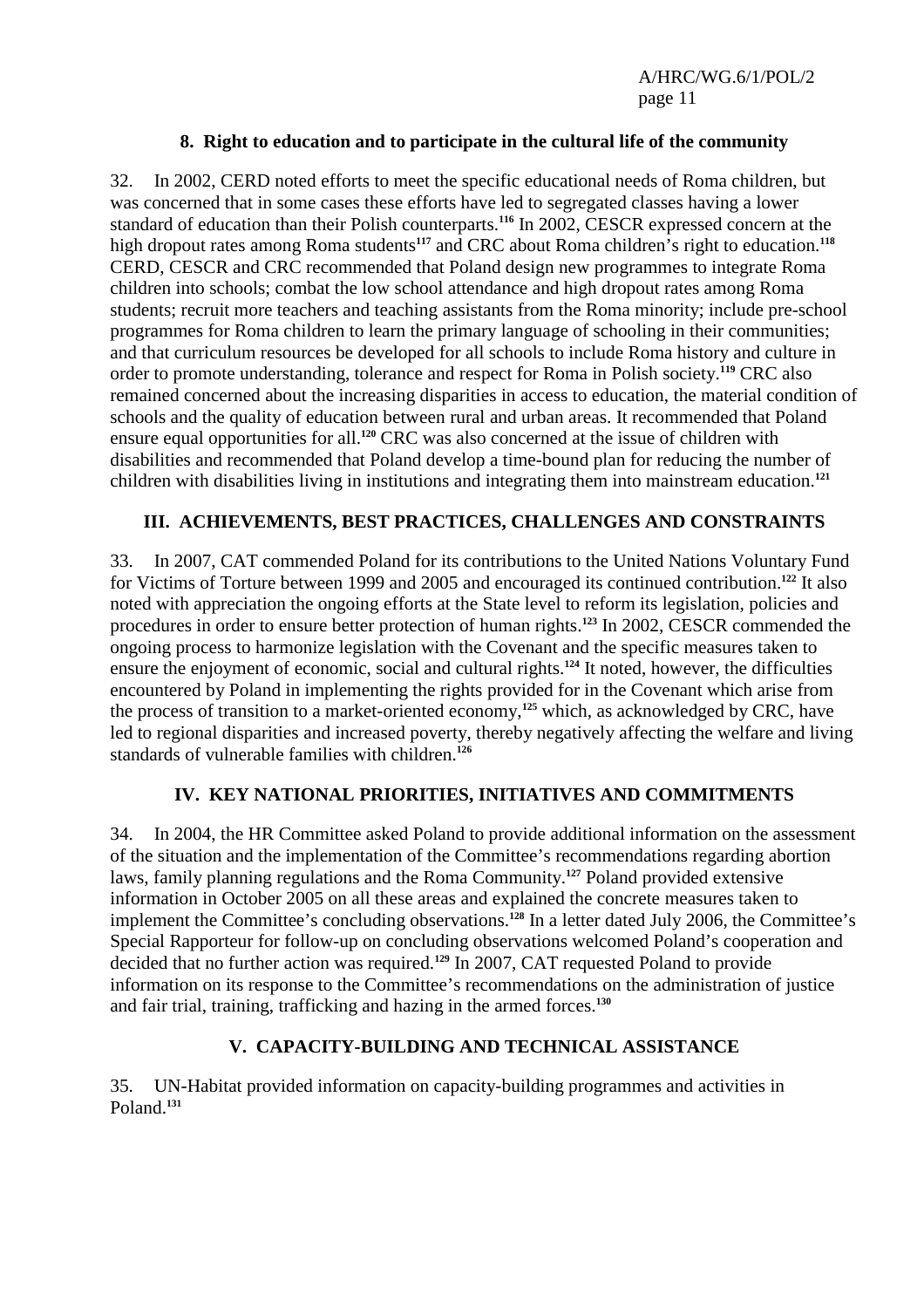#### *Notes*

<sup>1</sup> Unless indicated otherwise, the status of ratifications of the instruments listed in the table may be found in *Multilateral Treaties Deposited with the Secretary-General: Status as at 31 December 2006* (ST/LEG/SER.E.25), supplemented by the official website of the United Nations Treaty Collection database. Office of Legal Affairs of the United Nations Secretariat, http://untreaty.un.org/.

<sup>2</sup> The following abbreviations have been used for this document:

| <b>ICERD</b>    | International Convention on the Elimination of All Forms of Racial Discrimination          |
|-----------------|--------------------------------------------------------------------------------------------|
| <b>ICESCR</b>   | International Covenant on Economic, Social and Cultural Rights                             |
| <b>ICCPR</b>    | International Covenant on Civil and Political Rights                                       |
| ICCPR-OP 1      | <b>Optional Protocol to ICCPR</b>                                                          |
| ICCPR-OP 2      | Second Optional Protocol to ICCPR, aiming at the abolition of the death penalty            |
| CEDAW           | Convention on the Elimination of All Forms of Discrimination against Women                 |
| <b>OP-CEDAW</b> | <b>Optional Protocol to CEDAW</b>                                                          |
| CAT             | Convention against Torture and Other Cruel, Inhuman or Degrading Treatment or              |
|                 | Punishment                                                                                 |
| OP-CAT          | Optional Protocol to CAT                                                                   |
| CRC.            | Convention on the Rights of the Child                                                      |
| OP-CRC-AC       | Optional Protocol to CRC on the involvement of children in armed conflict                  |
| OP-CRC-SC       | Optional Protocol to CRC on the sale of children, child prostitution and child pornography |
| ICRMW           | International Convention on the Protection of the Rights of All Migrant Workers and        |
|                 | <b>Members of Their Families</b>                                                           |
| <b>CPD</b>      | Convention on the Rights of Persons with Disabilities                                      |
| OP-CPD          | Optional Protocol to Convention on the Rights of Persons with Disabilities                 |
| <b>CED</b>      | International Convention on the Protection of All Persons from Enforced Disappearance      |
|                 |                                                                                            |

<sup>3</sup> Information relating to other relevant international human rights instruments, including regional instruments, may be found in the pledges and commitments undertaken by Poland before the Human Rights Council, as contained in the note verbale dated 5 April 2006 sent by the Permanent Mission of Poland to the United Nations addressed to the President of the General Assembly (hereafter "note verbale"), available at http://www.un.org/ga/60/elect/hrc/poland.pdf.

<sup>4</sup> Protocol to Prevent, Suppress and Punish Trafficking in Persons, Especially Women and Children, supplementing the United Nations Convention against Transnational Organized Crime.

<sup>5</sup> 1951 Convention relating to the Status of Refugees and its 1967 Protocol, 1954 Convention relating to the status of Stateless Persons and 1961 Convention on the Reduction of Statelessness.

<sup>6</sup> Geneva Convention for the Amelioration of the Condition of the Wounded and Sick in Armed Forces in the Field (First Convention); Geneva Convention for the Amelioration of the Condition of Wounded, Sick and Shipwrecked Members of Armed Forces at Sea (Second Convention); Geneva Convention relative to the Treatment of Prisoners of War (Third Convention); Geneva Convention relative to the Protection of Civilian Persons in Time of War (Fourth Convention); Protocol Additional to the Geneva Conventions of 12 August 1949, and relating to the Protection of Victims of International Armed Conflicts (Protocol I); Protocol Additional to the Geneva Conventions of 12 August 1949, and relating to the Protection of Victims of Non-International Armed Conflicts (Protocol II); Protocol Additional to the Geneva Conventions of 12 August 1949, and relating to the Adoption of an Additional Distinctive Emblem (Protocol III). For the official status of ratifications, see Federal Department of Foreign Affairs of Switzerland, at: http://www.eda.admin.ch/eda/fr/home/topics/intla/intrea/chdep/warvic.html.

<sup>7</sup> International Labour Organization Convention No. 29 concerning Forced or Compulsory Labour; Convention No. 105 concerning the Abolition of Forced Labour; Convention No. 87 concerning Freedom of Association and Protection of the Right to Organize: Convention No. 98 concerning the Application of the Principles of the Right to Organize and to Bargain Collectively; Convention No. 100 concerning Equal Remuneration for Men and Women Workers for Work of Equal Value; Convention No. 111 concerning Discrimination in Respect of Employment and Occupation; Convention No. 138 concerning Minimum Age for Admission to Employment; Convention No. 182 concerning the Prohibition and Immediate Action for the Elimination of the Worst Forms of Child Labour.

<sup>8</sup> Concluding observations of the Committee against Torture (CAT/C/POL/CO/4), para. 4.

<sup>9</sup> Concluding observations of the Committee on the Rights of the Child (CRC/C/15/Add.194), para. 6.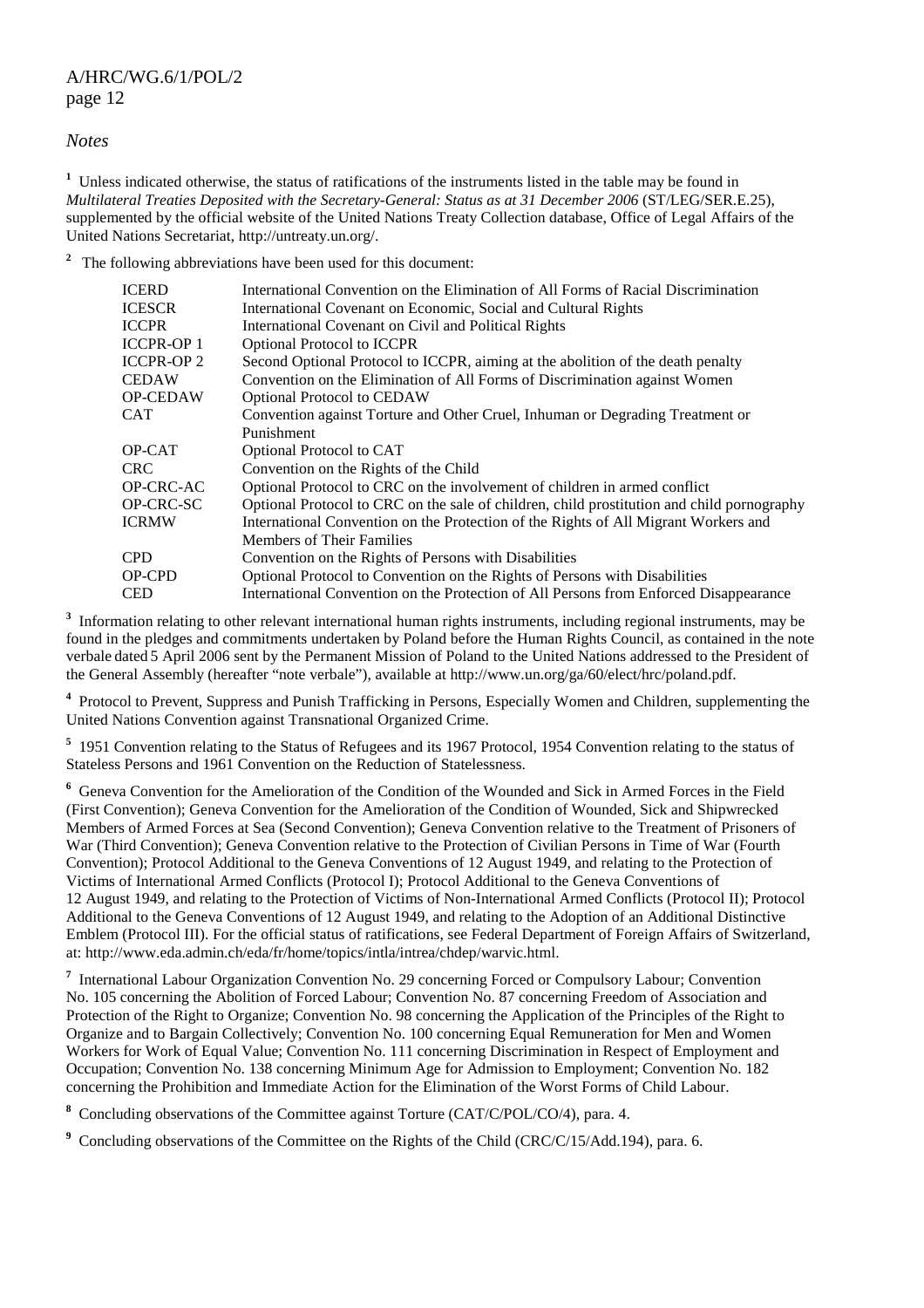<sup>10</sup> Concluding observations of the Committee on the Elimination of Discrimination against Women (CEDAW/C/POL/CO/6), para. 4, and concluding observations of the Committee on the Elimination of Racial Discrimination (CERD/C/62/CO/6), para. 4.

<sup>11</sup> Concluding observations of the Human Rights Committee (CCPR/CO/82/POL), para. 6.

**<sup>12</sup>** CEDAW/C/POL/CO/6, para. 37.

**<sup>13</sup>** CERD/C/62/CO/6, para. 4.

**<sup>14</sup>** CRC/C/15/Add.194, para. 9.

**<sup>15</sup>** See note verbale, p. 4.

**<sup>16</sup>** CRC/C/15/Add.194, para. 12.

**<sup>17</sup>** UNHCR submission to UPR on Poland, p. 1, available at http://lib.ohchr.org/HRBodies/UPR/Documents/Session1/ PL/UNHCR\_POL\_UPR\_S1\_2008\_UnitedNationsHighCommissionerforRefugees\_uprsubmission.pdf.

**<sup>18</sup>** CERD/C/62/CO/6, para. 7.

**<sup>19</sup>** CAT/C/POL/CO/4, para. 6.

**<sup>20</sup>** Ibid., paras. 5 (a) and (b).

**<sup>21</sup>** E/C.12/1/Add.82, para. 10.

**<sup>22</sup>** CCPR/CO/82/POL, para. 3.

**<sup>23</sup>** Ibid., para. 4.

**<sup>24</sup>** CEDAW/C/POL/CO/6, para. 5.

<sup>25</sup> CAT/C/POL/CO/4, para. 5 (a) and (b).

<sup>26</sup> Concluding observations of the Committee on Economic, Social and Cultural Rights (E/C.12/1/Add.82), paras. 4, 6, 7, 8, 10 and 11.

**<sup>27</sup>** CRC/C/15/Add.194, para. 7; CERD/C/62/CO/6, para. 6; E/C.12/1/Add. 82, para. 5.

**<sup>28</sup>** CEDAW/C/POL/CO/6, para. 10.

**<sup>29</sup>** Ibid., para. 11.

**<sup>30</sup>** CRC/C/15/Add.194, para. 4.

<sup>31</sup> For the list of national human rights institutions with accreditation status granted by the International Coordinating Committee of National Institutions for the Promotion and Protection of Human Rights (ICC), see A/HRC/7/69, annex VIII, and A/HRC/7/70, annex I.

 $32$  CAT/C/POL/CO/4, para. 5 (d) and (f).

**<sup>33</sup>** CEDAW/C/POL/CO/6, para. 6.

**<sup>34</sup>** Ibid., paras. 12 and 13.

**<sup>35</sup>** Ibid., para. 13.

**<sup>36</sup>** E/C.12/1/Add.82, para. 34.

**<sup>37</sup>** CEDAW/C/POL/CO/6, para. 6.

**<sup>38</sup>** See CAT/C/POL/CO/4, para. 15; CERD/C/62/CO/6, para. 14; E/C.12/1/Add.82, paras. 33 and 56; CRC/C/15/Add.194, paras. 23 and 24.

**<sup>39</sup>** The following abbreviations have been used in this document:

| <b>CERD</b>         | Committee on the Elimination of Racial Discrimination        |
|---------------------|--------------------------------------------------------------|
| <b>CESCR</b>        | Committee on Economic, Social and Cultural Rights            |
| <b>HR</b> Committee | Human Rights Committee                                       |
| <b>CEDAW</b>        | Committee on the Elimination of Discrimination against Women |
| <b>CAT</b>          | Committee against Torture                                    |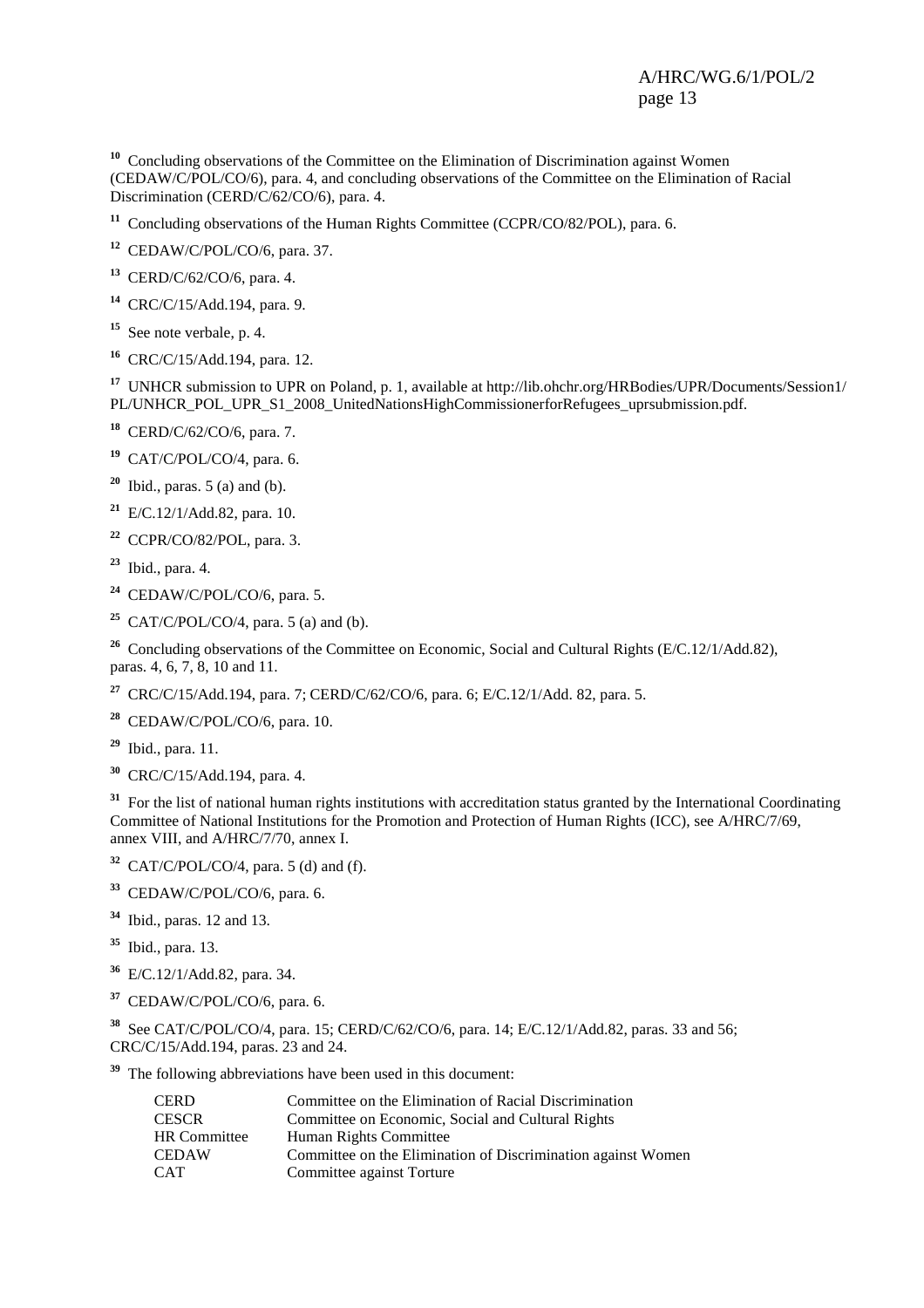| <b>CRC</b> | Committee on the Rights of the Child                                            |
|------------|---------------------------------------------------------------------------------|
| <b>CMW</b> | Committee on the Protection of the Rights of All Migrant Workers and Members of |
|            | Their Families                                                                  |

**<sup>40</sup>** CCPR/CO/82/POL, para. 7.

<sup>41</sup> The questionnaires included in this section are those which have been reflected in an official report by a special procedure mandate holder.

<sup>42</sup> See (i) report of the Special Rapporteur on the right to education (A/HRC/4/29), questionnaire on the right to education of persons with disabilities sent in 2006;

 (ii) report of the Special Rapporteur on the human rights of migrants (A/HRC/4/24), questionnaire on the impact of certain laws and administrative measures on migrants sent in September 2006;

 (iii) report of the Special Rapporteur on the human rights aspects of victims of trafficking in persons, especially women and children (A/HRC/4/23), questionnaire on issues related to forced marriages and trafficking in persons, sent in July 2006;

 (iv) report of the Special Representative of the Secretary-General on human rights defenders (E/CN.4/2006/95 and Add.5), questionnaire on the implementation of the Declaration on the Right and Responsibility of Individuals, Groups and Organs of Society to Promote and Protect Universally Recognized Human Rights and Fundamental Freedoms sent in June 2005;

 (v) report of the Special Rapporteur on the situation of human rights and fundamental freedoms of indigenous people (A/HRC/6/15), questionnaire on the human rights of indigenous peoples sent in August 2007;

 (vi) report of the Special Rapporteur on trafficking in persons, especially women and children (E/CN.4/2006/62) and the Special Rapporteur on the sale of children, child prostitution and child pornography (E/CN.4/2006/67), joint questionnaire on the relationship between trafficking and the demand for commercial sexual exploitation sent in July 2005;

 (vii) report of the Special Rapporteur on the right to education (E/CN.4/2006/45), questionnaire on the right to education for girls sent in 2005;

 (viii) report of the Working Group on the use of mercenaries as a means of violating human rights and impeding the exercise of the right of peoples to self-determination (A/61/341), questionnaire concerning its mandate and activities sent in November 2005;

 (ix) report of the Special Rapporteur on the sale of children, child prostitution and child pornography (A/HRC/4/31), questionnaire on the sale of children's organs sent in July 2006;

 (x) report of the Special Rapporteur on the sale of children, child prostitution and child pornography (E/CN.4/2005/78), questionnaire on child pornography on the Internet sent in July 2004;

 (xi) report of the Special Rapporteur on the sale of children, child prostitution and child pornography (E/CN.4/2004/9), questionnaire on the prevention of child sexual exploitation sent in July 2003;

 (xii) report of the Special Representative of the Secretary-General on the issue of human rights and transnational corporations and other business enterprise (A/HRC/4/35/Add.3), questionnaire on human rights policies and management practices.

**<sup>43</sup>** Questionnaire on the right to education of persons with disabilities (A/HRC/4/29, para. 47), questionnaire on the sale of children's organs (A/HRC/4/31) and questionnaire on child pornography on the Internet (E/CN.4/2005/78, para. 4).

**<sup>44</sup>** CEDAW/C/POL/CO/6, para. 9.

**<sup>45</sup>** CCPR/CO/82/POL, para. 16.

**<sup>46</sup>** CERD/C/62/CO/6, para. 8.

**<sup>47</sup>** CRC/C/15/Add.194, paras. 27 and 28.

**<sup>48</sup>** CEDAW/C/POL/CO/6, paras. 16 and 17.

**<sup>49</sup>** Ibid., para. 14; CCPR/CO/82/POL, para. 10.

**<sup>50</sup>** CEDAW/C/POL/CO/6, para. 15.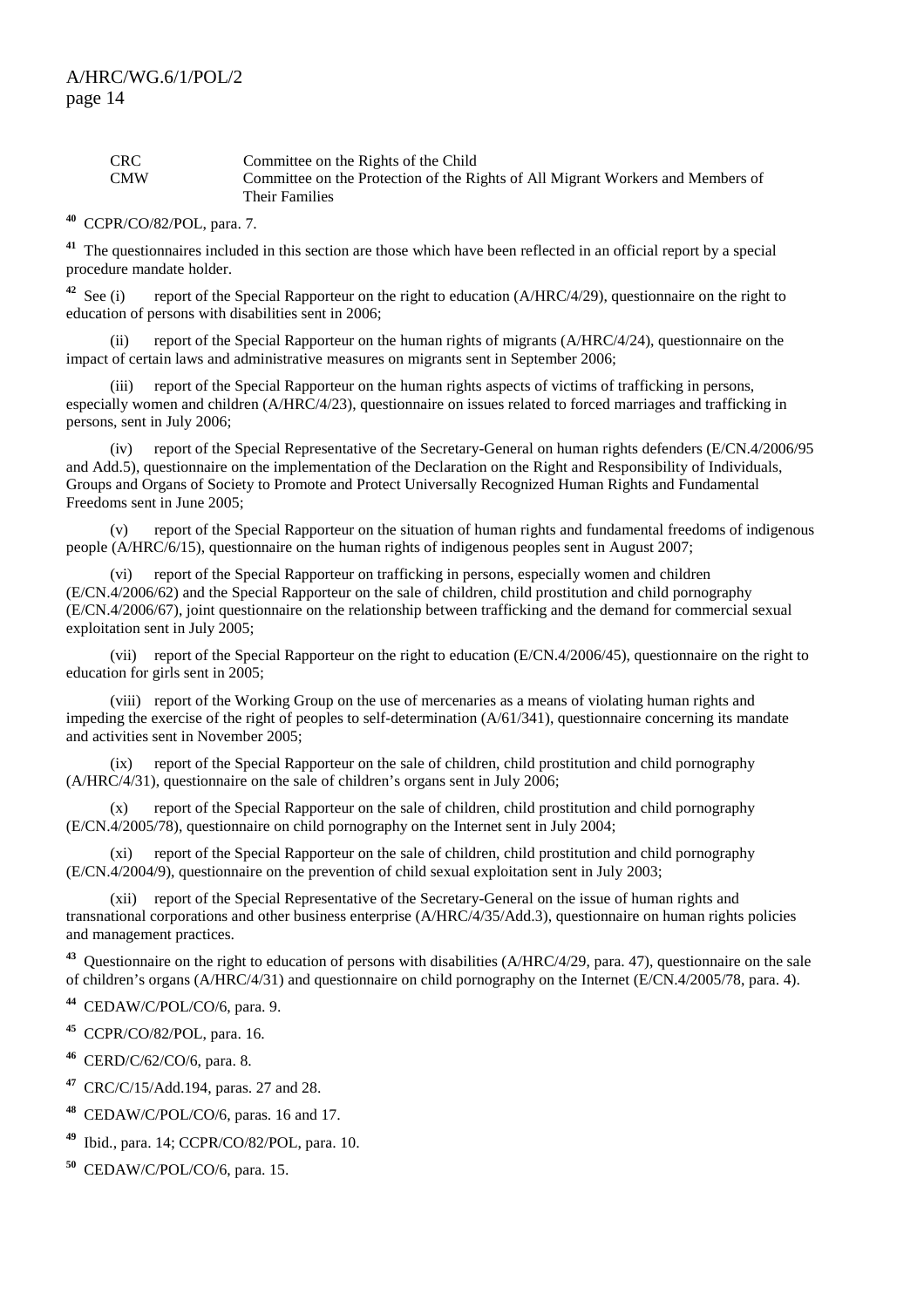- CCPR/CO/82/POL, para. 18; CAT/C/POL/CO/4, para. 20.
- See E/C.12/1/Add.82, para. 13; CERD/C/62/CO/6, para. 10; CAT/C/POL/CO/4, para. 20.
- CERD/C/62/CO/6, para. 10.
- E/C.12/1/Add.82, para. 35; CAT/C/POL/CO/4, para. 20; CERD/C/62/CO/6, para. 10.
- CERD/C/62/CO/6, para. 10.
- CCPR/CO/82/POL, para. 20.
- Ibid., para. 19.
- CAT/C/POL/CO/4, para. 6.
- Ibid., para. 14.
- E/CN.4/2005/62/Add.1, para. 1348.
- Ibid., para. 1349.

 Human Rights Committee, Views, communication No. 1061/2002 (CCPR/84/D/1061/2002), adopted on 4 August 2005.

- CCPR/C/89/R.5, paras. 1 and 14.
- See CAT/C/POL/CO/4, para. 17; CCPR/CO/82/POL, para. 12.
- CCPR/CO/82/POL, para. 12.
- CAT/C/POL/CO/4, para. 13.
- Ibid., para. 7.
- Ibid., para. 7;. CCPR/CO/82/POL, para. 13.
- CAT/C/POL/CO/4, para. 11.
- Ibid., para. 11.
- Ibid., para. 16.
- Ibid., para. 19.
- CEDAW/C/POL/CO/6, para. 18.
- E/C.12/1/Add.82, para. 25.
- CEDAW/C/POL/CO/6, para. 18; CCPR/CO/82/POL, para. 11.
- See CEDAW/C/POL/CO/6, paras. 18 and 19; CCPR/CO/82/POL, para. 11; E/C.12/1/Add.82, para. 47.
- CEDAW/C/POL/CO/6, paras. 18 and 19.
- CRC/C/15/Add.194, paras. 34 and 35.
- CAT/C/POL/CO/4, para. 18; CEDAW/C/POL/CO/6, paras. 20 and 21.
- E/C.12/1/Add.82, paras. 24 and 46.
- CRC/C/15/Add.194, paras. 48 and 49.
- CAT/C/POL/CO/4, para. 8.
- CCPR/CO/82/POL, para. 14.
- CAT/C/POL/CO/4, para. 10.
- CRC/C/15/Add.194, paras. 25 and 26.
- Ibid., paras. 50 and 51.
- Ibid., paras. 36 and 37.
- E/CN.4/2006/55/Add.1, paras. 824 and 825.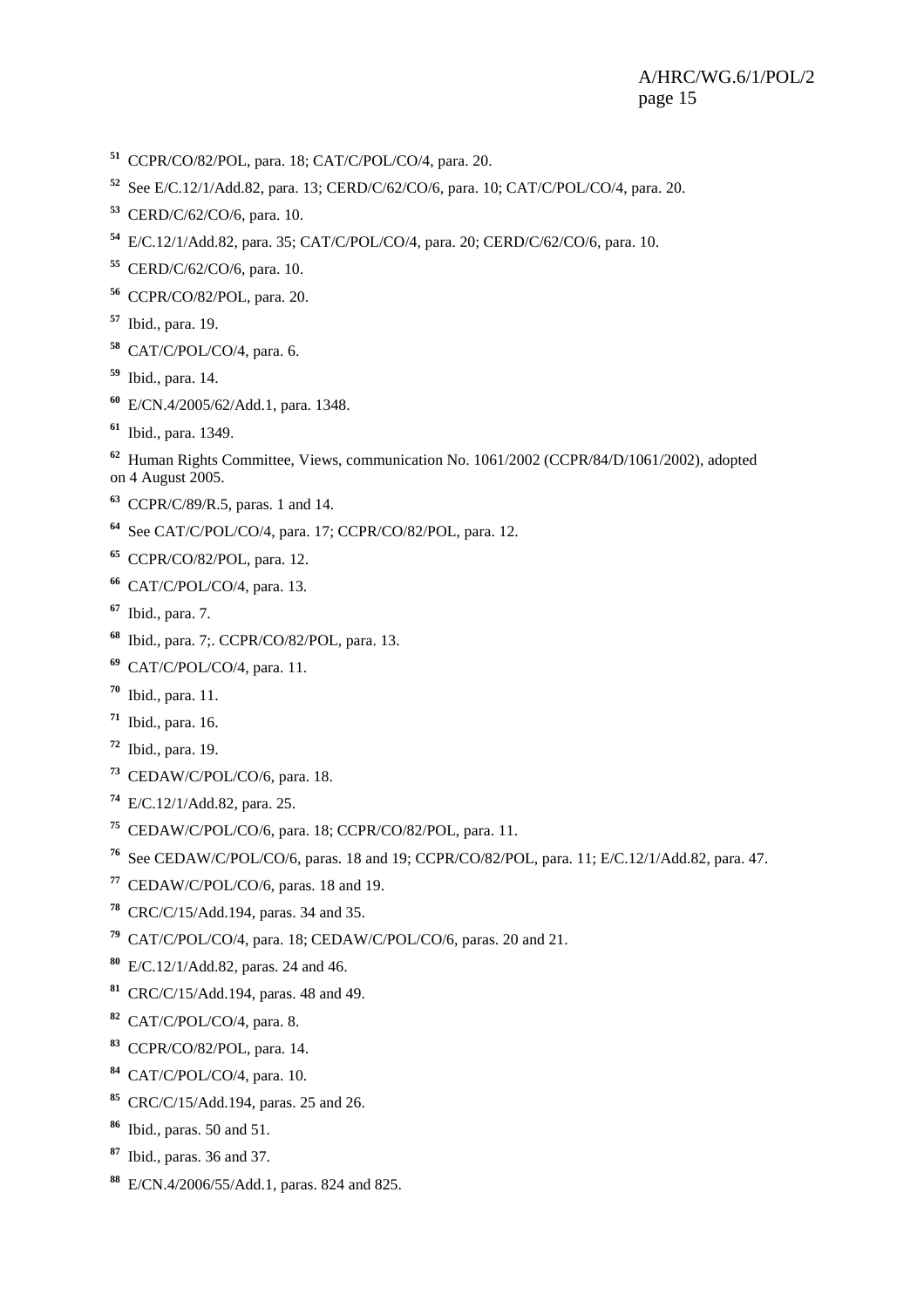- Ibid., para. 822.
- E/CN.4/2006/95/Add.5, para. 1357.
- A/HRC/4/37/Add.1, para. 560.
- E/CN.4/2006/95/Add.5, para. 1356.
- A/HRC/4/37/Add.1, para. 561.
- Ibid., para. 562.
- Ibid., para. 560.
- E/C.12/1/Add.82, para. 7; CCPR/CO/82/POL, para. 16; CEDAW/C/POL/CO/6, para. 5.
- E/C.12/1/Add.82, para. 16.
- CEDAW/C/POL/CO/6, paras. 5, 6 and 22.
- Ibid., paras. 22 and 23, and E/C.12/1/Add. 82, paras. 19 and 41.
- CEDAW/C/POL/CO/6, para. 22.
- Ibid., para. 22; CCPR/CO/82/POL, para. 10; E/C.12/1/Add.82, para. 39.
- CEDAW/C/POL/CO/6, para. 23; CCPR/CO/82/POL, para. 10; E/C.12/1/Add.82, para. 39.
- E/C.12/1/Add.82, paras. 20 and 42.
- CRC/C/15/Add.194, para. 52; CCPR/CO/82/POL, para. 17.
- E/C.12/1/Add.82, para. 36.
- CEDAW/C/POL/CO/6, para. 24.
- E/C.12/1/Add.82, para. 28.
- E/C.12/1/Add.82, para. 29; CCPR/CO/82/POL, para. 8.
- CCPR/CO/82/POL, para. 8.
- CEDAW/C/POL/CO/6, para. 25; E/C.12/1/Add. 82, para. 50.
- CEDAW/C/POL/CO/6, para. 25; CCPR/CO/82/POL, para. 9; E/C.12/1/Add.82, paras. 28 and 50.
- CCPR/CO/82/POL, para. 8.

 See UN-Habitat submission to UPR on Poland, p. 1, available at http://lib.ohchr.org/HRBodies/UPR/Documents/Session1/PL/UNH\_POL\_UPR\_S1\_2008\_UnitedNationsHabitat\_uprsub mission.pdf.

- Ibid., p. 2.
- Ibid.
- CERD/C/62/CO/6, para. 13.
- E/C.12/1/Add.82, para. 14.
- CCPR/CO/82/POL, para. 52.
- See CERD/C/62/CO/6, para. 13; E/C.12/1/Add.82, para. 36; CRC/C/15/Add.194, para. 53.
- CRC/C/15/Add.194, paras. 44 and 45.
- Ibid., paras. 40 and 41.
- CAT/C/POL/CO/4, para. 22.
- Ibid., para. 5.
- E/C.12/1/Add.82, para. 4.
- Ibid., para. 12.